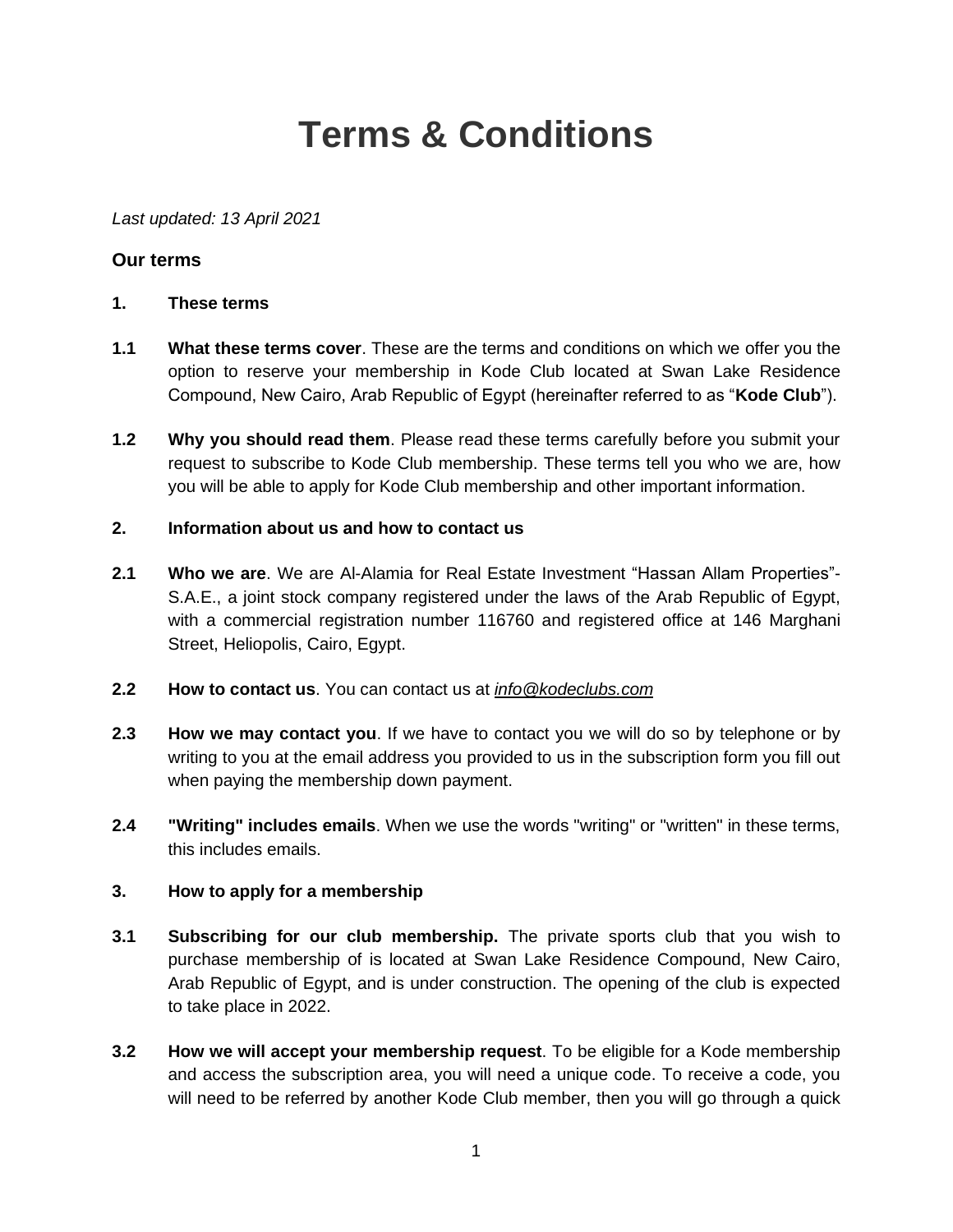and simple process by our trusted selection panel. If you do not have a code, you will not be able to access the subscription area.

**3.3 Your order number**. We will assign an order number to you and tell you what it is when we approve your request. It will help us if you can tell us the order confirmation number whenever you contact us about your order.

## **4. Cancellation and refund of the membership**

- **4.1 Right for membership cancellation.** You have the right to cancel your membership at any time. If you request to cancel your membership within three (3) months from the date of down payment confirmation, you will be entitled to a refund of 75% of the down payment. If such three (3) months cancellation period has lapsed, the membership down payment cannot be refunded.
- **4.2 How to cancel and request a refund.** If you change your mind and wish to cancel your membership within the three (3) months period, please let us know by email at *[info@kodeclubs.com](mailto:info@kodeclubs.com)*. Please provide your order confirmation number, name, ID number and bank account details.
- **4.3 How we will refund you**. We will refund you 75% of the amounts you paid for the membership price through a bank transfer to the bank account details provided in your cancellation request.
- **4.4 When your refund will be made**. We will process your request for a refund, if eligible, as soon as practically possible.
- **5. Our rights to postpone opening and change membership price**
- **5.1 Opening timeline**. We may extend the timeline and deadline for the opening and operation of the club subject to obtainment of all required and necessary approvals in the Arab Republic of Egypt.
- **5.2 We are not responsible for delays outside our control**. If there is any delay by an event outside our control, then we will contact you as soon as possible to let you know and we will take necessary steps to minimise the effect of the delay.
- **5.3 Membership pricing**. We may change the pricing of the membership. However, if your application has been approved and down payment confirmed no change to the price at which you applied will change.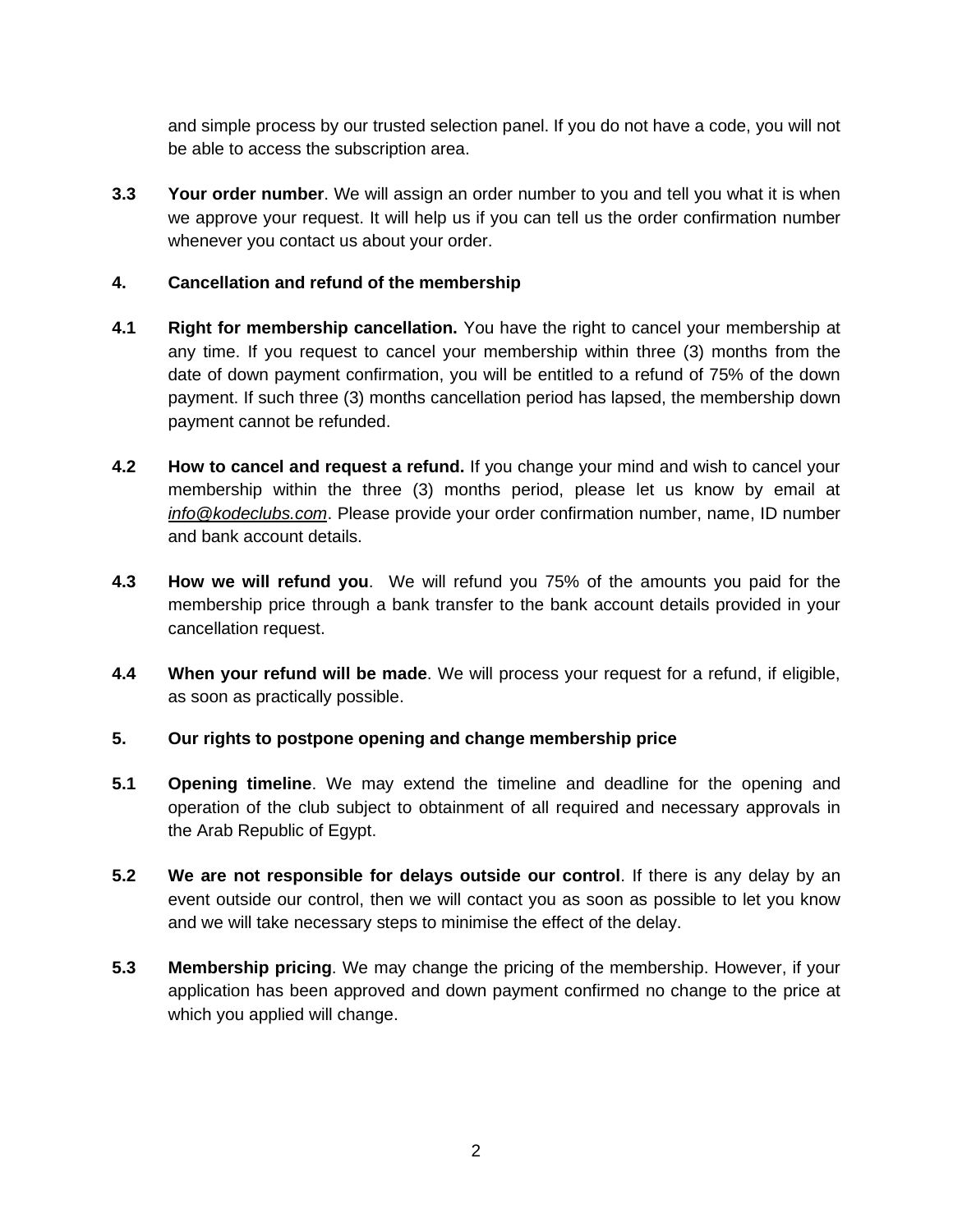#### **6. How we may use your personal information**

**6.1 How we may use your personal information**. We will only use your personal information as set out in our Privacy Policy attached hereunder.

#### **7. Other important terms**

- **7.1 You cannot transfer your rights to someone else.** You may not transfer your rights or your obligations under these terms to another person.
- **7.2 Nobody else has any rights under this.** These terms and conditions apply to your request for a Kode Club membership. No other person shall have any rights to enforce any of these terms.
- **7.3 If a court finds part of these terms illegal, the rest will continue in force**. Each of the paragraphs of these terms operates separately. If any court or relevant authority decides that any of them are unlawful, the remaining paragraphs will remain in full force and effect.
- **7.4** These terms are governed by laws of the Arab Republic of Egypt and you can bring legal proceedings in respect of these terms in the courts of Cairo.
- **7.5** The Website Terms & Conditions may be changed or updated occasionally to meet the requirements and standards. Therefore, the Customers are encouraged to frequently visit these sections in order to be updated about the changes on the website. Modifications will be effective on the day they are posted.
- **7.6** kodeclubs.com will NOT deal or provide any services or products to any of OFAC (Office of Foreign Assets Control) sanctions countries in accordance with the law of Egypt.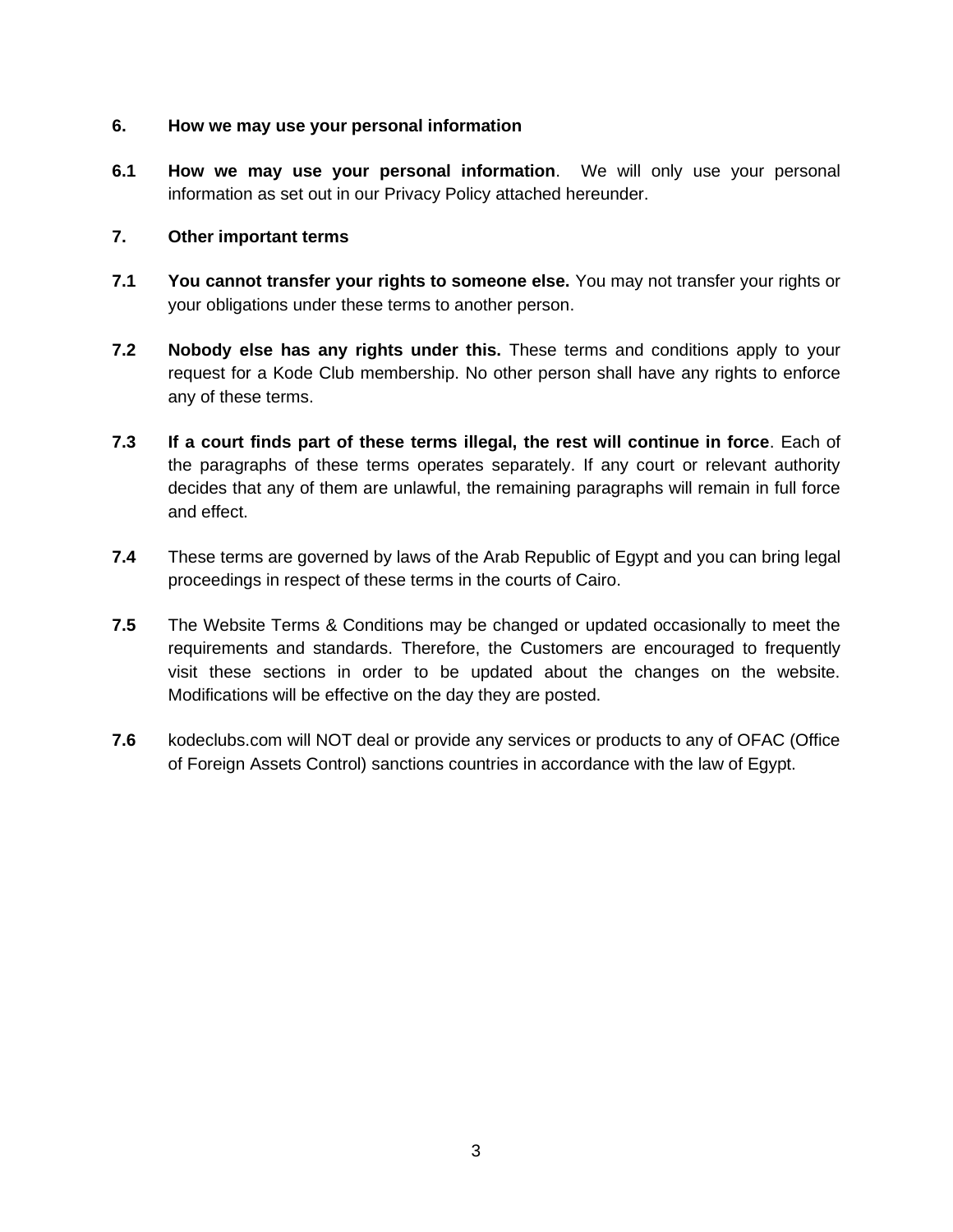# **Privacy Policy**

#### *Last updated: 13 April 2021*

3Al-Alamia for Real Estate Investment "Hassan Allam Properties"- S.A.E. recognizes that your privacy is very important and we take it seriously. This Privacy Policy ("**Privacy Policy**") describes our policies and procedures on the collection, use, disclosure, and sharing of your personal information or personal data when you use Kode Website. This Privacy Policy applies to activities by Al-Alamia for Real Estate Investment "Hassan Allam Properties"- S.A.E. and its affiliates, subsidiaries and contractors (collectively "we" or "us"). Capitalized terms that are not defined in this Privacy Policy have the meaning given to them in our *Terms of Service*.

#### **The Information We Collect**

We do not collect information directly from individuals or from third parties through the Kode Website. Once you request a membership subscription, we should be able to collect your name, credit card and banking details, contact information, and other information you provide through the online payment portal that redirects you for payment. Your name and any other information you submit for the purpose of the Kode clubs' membership down payment will be accessible by our employees and officers and its subsidiaries and contractors for the purpose of processing any show of interest or request of membership through the Website or cancellation of down payment.

*Communications*. When you communicate with us via email or phone, we may maintain a record of your communication.

*Automatically Collected Information About Your Activity*. We use cookies, log files, pixel tags, local storage objects, and other tracking technologies to automatically collect information about the activity of users, such as searches, page views, date and time of visit, and other information to study the navigation of users on the Kode website and keep track of their progress, achievements, areas visited. For more information, see the "Cookies, Pixels and Tracking" section below and our Cookie Policy.

#### **How We Use Your Information**

We do not sell your personal data - such as your name and contact information - to third parties to use for their own marketing purposes. Kode uses the information we collect for the following purposes:

- Provide our Services. To provide you the services we offer on the Kode Website, communicate with you about your membership request, respond to your inquiries and for other customer service purposes.
- Marketing and Promotions. For marketing and promotional purposes, such as to send you news and newsletters on the developments of the construction of the Kode Club and its academies, or to otherwise contact you about our clubs or information we think may interest you, including information about third party products and services.
- Comply with Law. To comply with legal obligations, as part of our general business operations, and for other business administration purposes.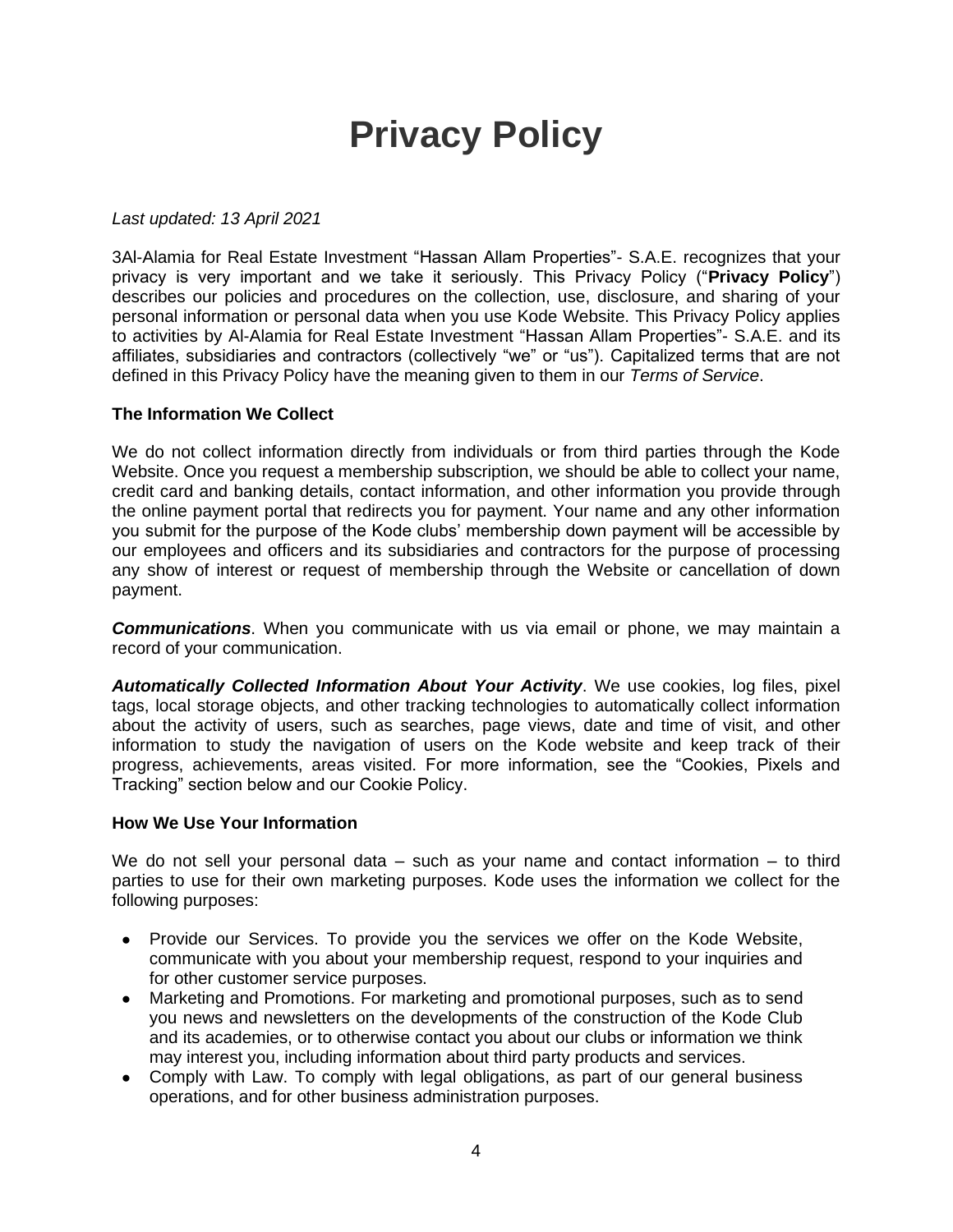● Prevent Misuse. Where we believe necessary to investigate, prevent or take action regarding illegal activities, suspected fraud, situations involving potential threats to the safety of any person or violations of our Terms of Service or this Privacy Policy.

All credit/debit cards details and personally identifiable information will NOT be stored, sold, shared, rented or leased to any third parties.

If you make a payment for our products or services on our website, the details you are asked to submit will be provided directly to our payment provider via a secured connection.

#### **How We Share Your Information**

We will take steps to ensure that your personal information receives an adequate level of protection in the jurisdictions in which we process it.

We share information as set forth below, and where individuals have otherwise consented:

**Service Providers.** We may share your information with third party service providers who use this information to perform services for us, such as payment processors, hosting providers, auditors, advisors, consultants, customer service and support providers.

*Affiliates.* The information collected about you may be accessed by or shared with our subsidiaries, affiliates, advisors and contractors, whose use and disclosure of your personal information is subject to this Privacy Policy.

*Business Transfers.* We may disclose or transfer information, including personal information, as part of any merger, sale, and transfer of our assets, acquisition or restructuring of all or part of our business, bankruptcy, or similar event.

**Legally Required.** We may disclose your information if we are required to do so by law.

**Protection of Rights.** We may disclose information where we believe it necessary to respond to claims asserted against us or enforce or administer our agreements and terms, for fraud prevention, risk assessment, investigation, and protect the rights, property or safety of Kode, its users, or others.

*Anonymized and Aggregated Data.* We may share aggregated or de-identified information with third parties for research, marketing, analytics and other purposes, provided such information does not identify a particular individual.

#### **Cookies, Pixels and Tracking**

We and our third party providers use cookies, clear GIFs/pixel tags, JavaScript, local storage, log files, and other mechanisms to automatically collect and record information about your usage and browsing activities on the Kode Website and across third party sites or online services. We may combine this information with other information we collect about users. Below, we provide a brief summary these activities. For more detailed information about these mechanisms and how we collect activity information, see our *Cookie Policy*.

● *Cookies.* These are small files with a unique identifier that are transferred to your browser through our websites. They allow us to remember users who are logged in, to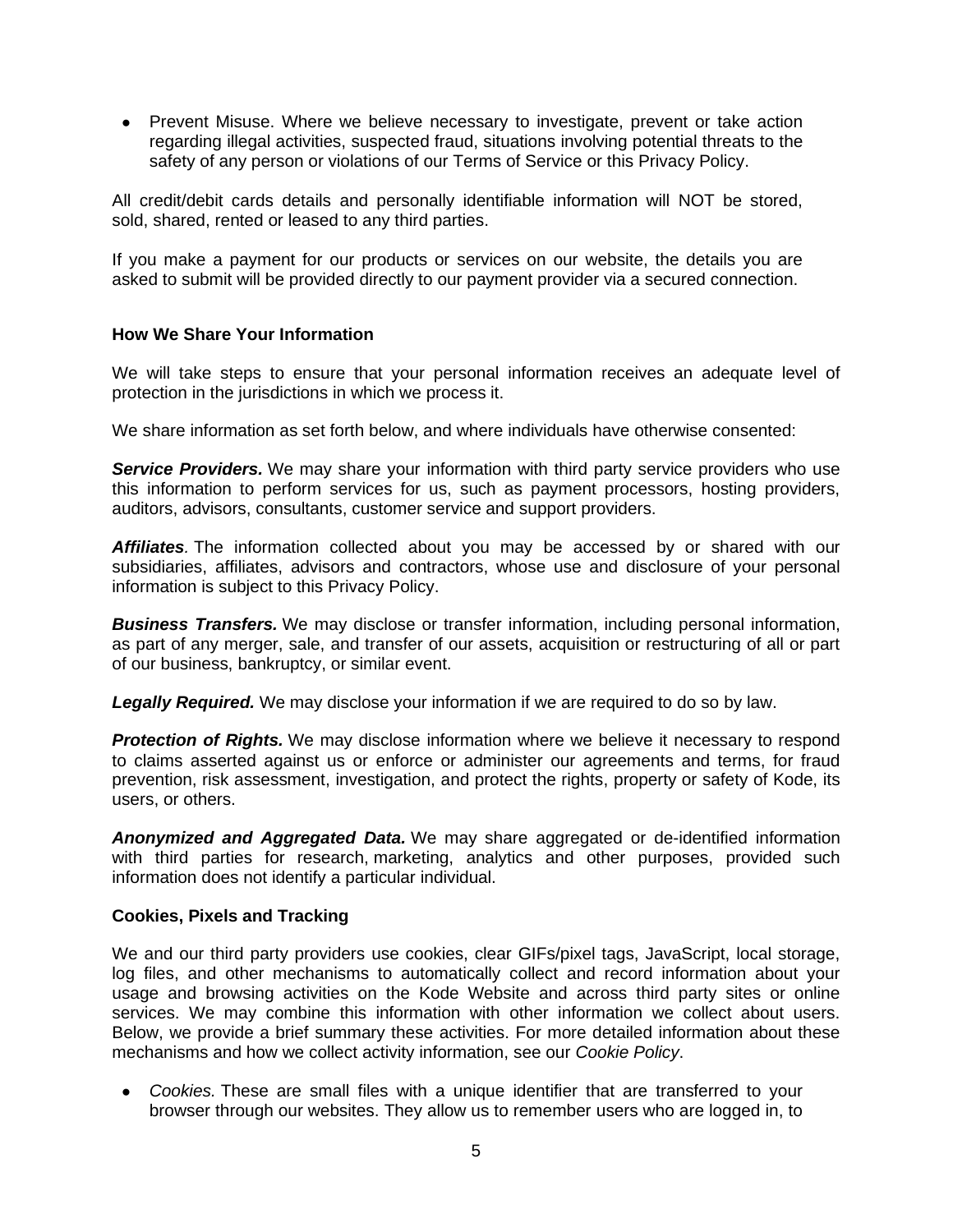understand how users navigate through and use the Kode Website, and to display personalized content and targeted ads (including on third party sites and applications).

- *Pixels, web beacons, clear GIFs.* These are tiny graphics with a unique identifier, similar in function to cookies, which we use to track the online movements of users of the Kode Website and the web pages of users of our Ad Services, and to personalize content. We also use these in our emails to let us know when they have been opened or forwarded, so we can gauge the effectiveness of our communications.
- *Analytics Tools.* We may use internal and third party analytics tools, including *Google Analytics*. The third party analytics companies we work with may combine the information collected with other information they have independently collected from other websites and/or other online products and services. Their collection and use of information is subject to their own privacy policies.

## **Contact Us**

If you have any questions about our practices or this Privacy Policy, please contact us at *[info@kodeclubs.com](mailto:info@kodeclubs.com)*

#### **Changes to Our Privacy Policy**

If we change our privacy policies and procedures, we will post those changes on the Website. If we make any changes to this Privacy Policy that materially change how we treat your personal information, we will endeavor to provide you with reasonable notice of such changes, such as via prominent notice in the Website or to your email address of record.